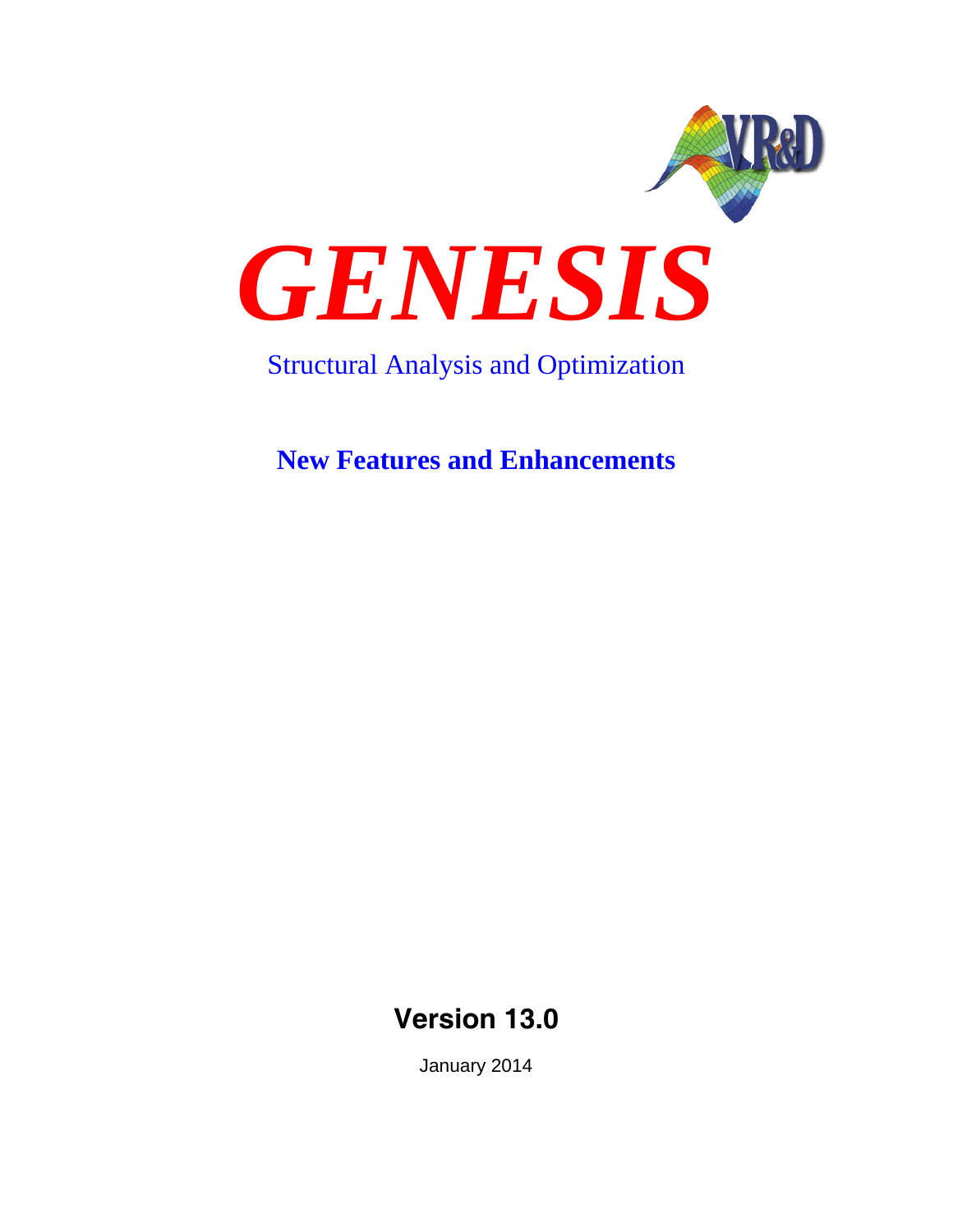- o **Introduction**
- o **Analysis Enhancements**
- o **Mixed Topology, Shape, Sizing, Topometry, Topography and Freeform Optimization**
- o **Shape, Sizing, Topometry, Topography and Freeform Optimization Enhancements**
- o **Topology Optimization Enhancements**
- o **Output Enhancements**
- o **New Input Data**
- o **Enhanced Input Data**
- o **New Example Problems**
- o **GENESIS Manual Updates**
- o **Changes in Version 13.0 with Respect to Version 12.2**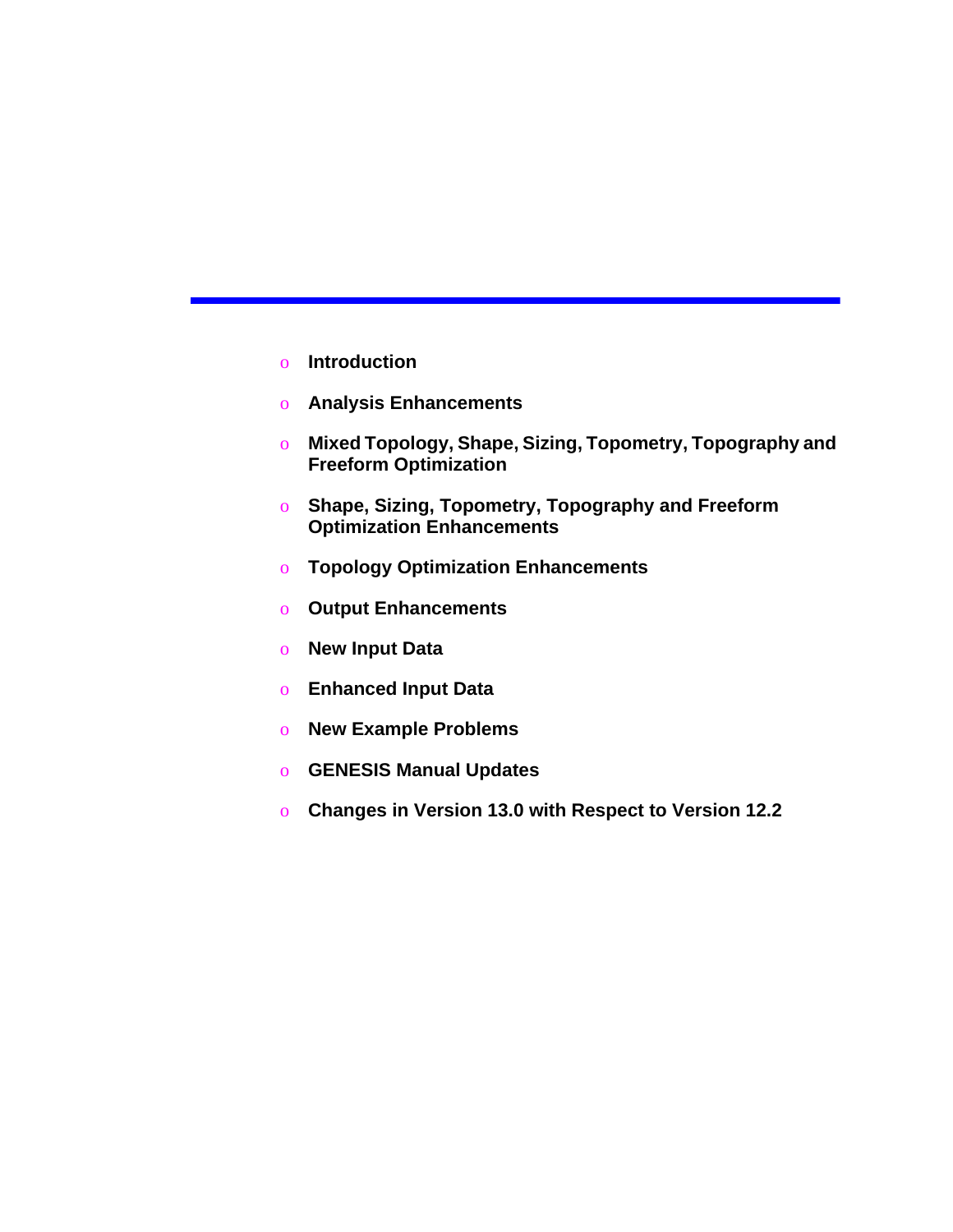### **1 Introduction**

This document describes the new and enhanced features added to *GENESIS* in version 13.0. Key enhancements include the following:

**Nonlinear Contact Analysis:** Nonlinear surface-to-surface contact conditions can now be included in static analysis loadcases. Contact force, pressure and clearance results can be printed in the output file or output to punch and/or output2 post-processing files for visualization in Design Studio for Genesis. Bulk data entries BCPAIR and BCPADD are now available to define potential contact surfaces.

**Nonlinear Contact Optimization:** Grid contact pressure and grid contact clearance responses from static loadcases with nonlinear contact can now be selected for use in constraints or objectives. DRESP1/TRESP1 have new response types CPRESS and CDISP to select these contact responses.

**Mixed Topology and Shape/Sizing Optimization:** Optimization problems may now have both topology designable regions and parametric shape/sizing/topography/ topometry designed entities at the same time. In addition, all response types from DRESP1 and TRESP1 may be used in any optimization problem setup (i.e., topologyonly, parametric-only or mixed).

**Frequency Response Enhancements:** Enforced motion (displacement, velocity, acceleration) can now be specified by referencing SPCD from RLOAD1/2 entries. A new DLOAD bulk data entry allows easy linear combination of RLOAD1/2/3 entries. Frequency-dependent stiffness and damping properties can be specified for bushing elements with the new PBUSHT bulk data entry.

**Optimization Enhancements:** A new option for topometry coarsening is available. Method LENGTH divides space with a regular array based on given cell dimensions, and often results in more uniform design patches. Extended topology regions now allow topology fabrication constraints to be enforced across multiple element properties.

**Composite Enhancements:** Property definitions with global ply IDs may now be defined using the PCOMPG bulk data entry. Several new response types for DRESP1 specific to composites are now available. CSTRESS and CSTRAIN select the stress and strain components of individual composite layers. CTHICK provides the total composite thickness. LTHICK provides individual layer thicknesses.

**Output Improvements:** The new OPRINT solution control command allows control over which design cycles will produce optimization post-processing files. Multiple post-processing formats can now be selected with the POST executive control command. Output2 format files are now smaller and take less time to produce. The shape post-processing file now skips grids with zero shape change, which will frequently result in a smaller file.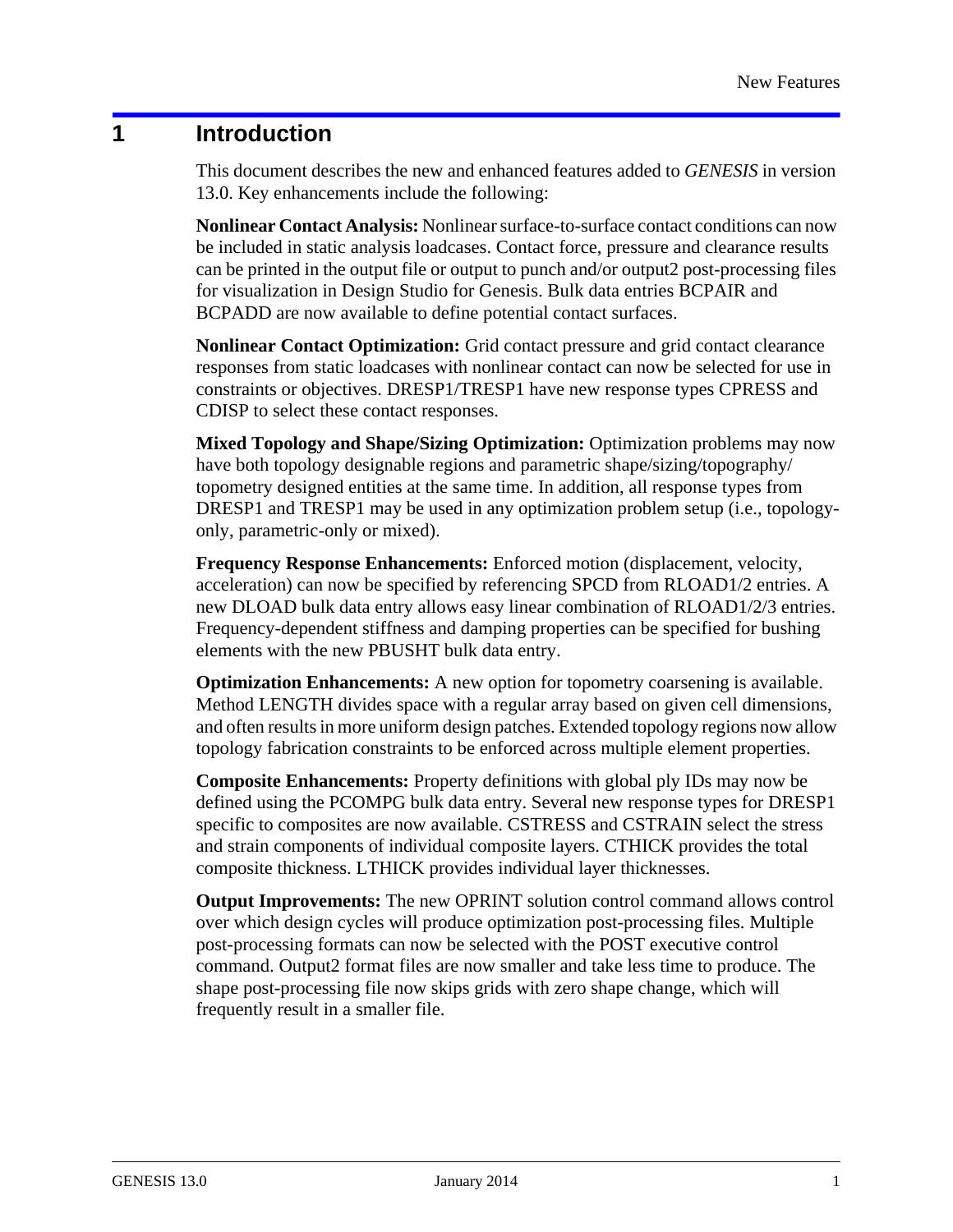### **2 Analysis Enhancements**

1. Contact. Nonlinear surface-to-surface contact conditions can now be included in static analysis loadcases. Contact force, pressure and clearance results can be printed in the output file or output to punch and/or output2 format post-processing files for visualization in Design Studio for Genesis.

Solution Control Commands - BCONTACT, CDISP, CFORCE, CPRESSURE Bulk Data Statements - BCPAIR, BCPADD

- 2. Enforced Periodic Motion. Enforced displacement, velocity or acceleration in can now be specified for direct and modal frequency response loadcases. Bulk Data Statements - RLOAD1, RLOAD2, SPCD
- 3. Dynamic Load Combination. A new bulk data entry allows easy linear combination of RLOAD1, RLOAD2 and RLOAD3 entries. Bulk Data Statement - DLOAD
- 4. Frequency-Dependent Bushing. Frequency-dependent stiffness and damping properties can be specified for CBUSH elements for use in direct and modal frequency response loadcases. Bulk Data Statement - PBUSHT
- 5. Composite Global Plies. Property definitions with global ply IDs may now be defined using the PCOMPG bulk data entry. Bulk Data Statement - PCOMPG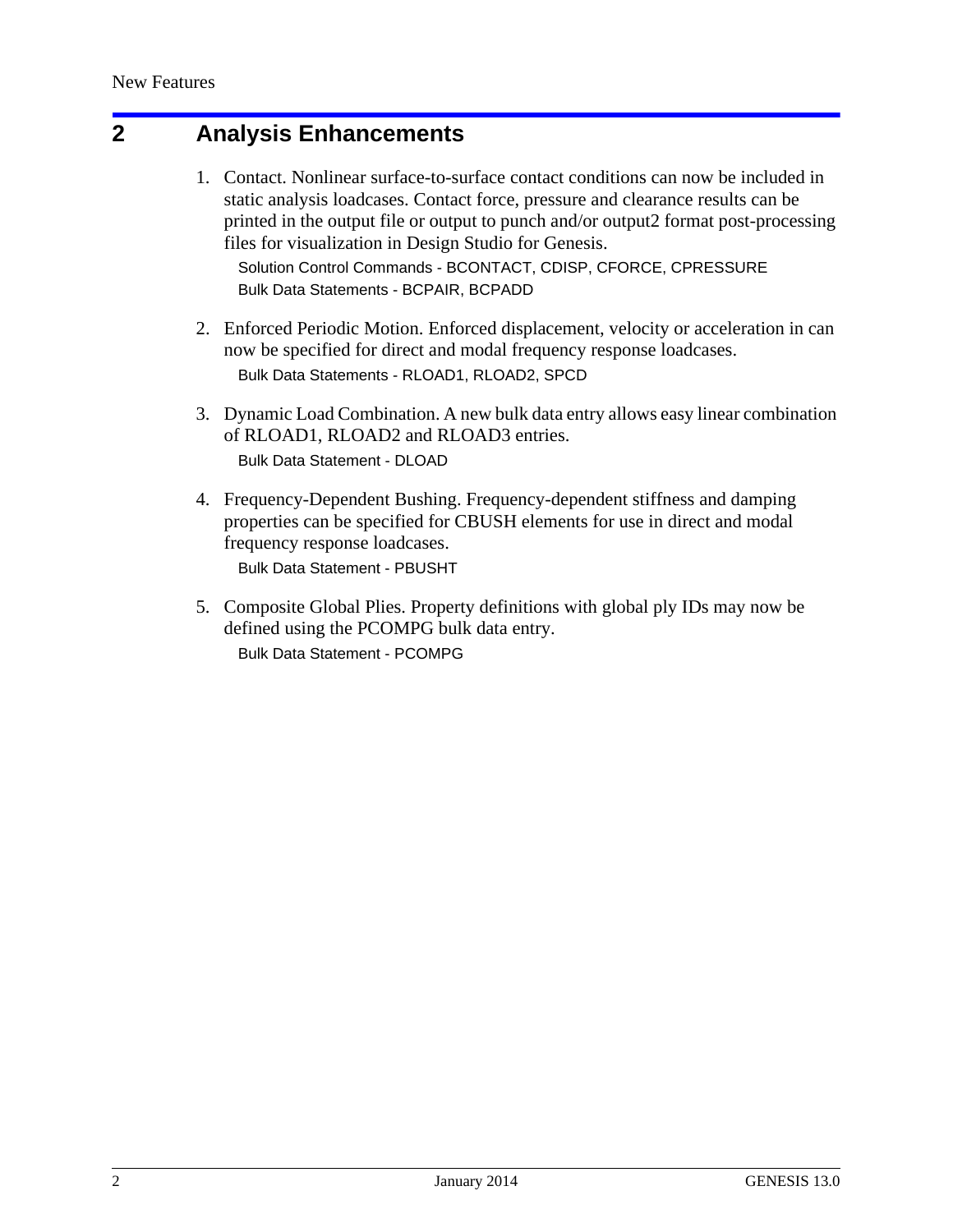## **3 Mixed Topology, Shape, Sizing, Topometry, Topography and Freeform Optimization**

1. Mixed Design Definition. Optimization problems may now have both topology designable regions and parametric shape/sizing/topography/topometry designed entities at the same time.

Bulk Data Statements - DVAR, DVPROP1, DVPROP2, DVPROP3, DVPROP4, DVGRID, DVGRIDC, DOMAIN, DTGRID, DSPLIT, TPROP, TVAR

2. Mixed Responses. All response types from DRESP1 and TRESP1 may be used in any optimization problem setup (i.e., topology-only, parametric-only or mixed). The optimization problem definition will include all constraints. If both topology and parametric objectives are defined, they will be combined into an index objective.

Bulk Data Statements - DRESP1, DRESP2, DRESP3, DOBJ, DINDEX, DMATCH, DMATCH2, DCONS, DCONS2, DSELECT, TRESP1, TRESP2, TRESP3, TOBJ, TINDEX, TCONS, TCONS2, TSELECT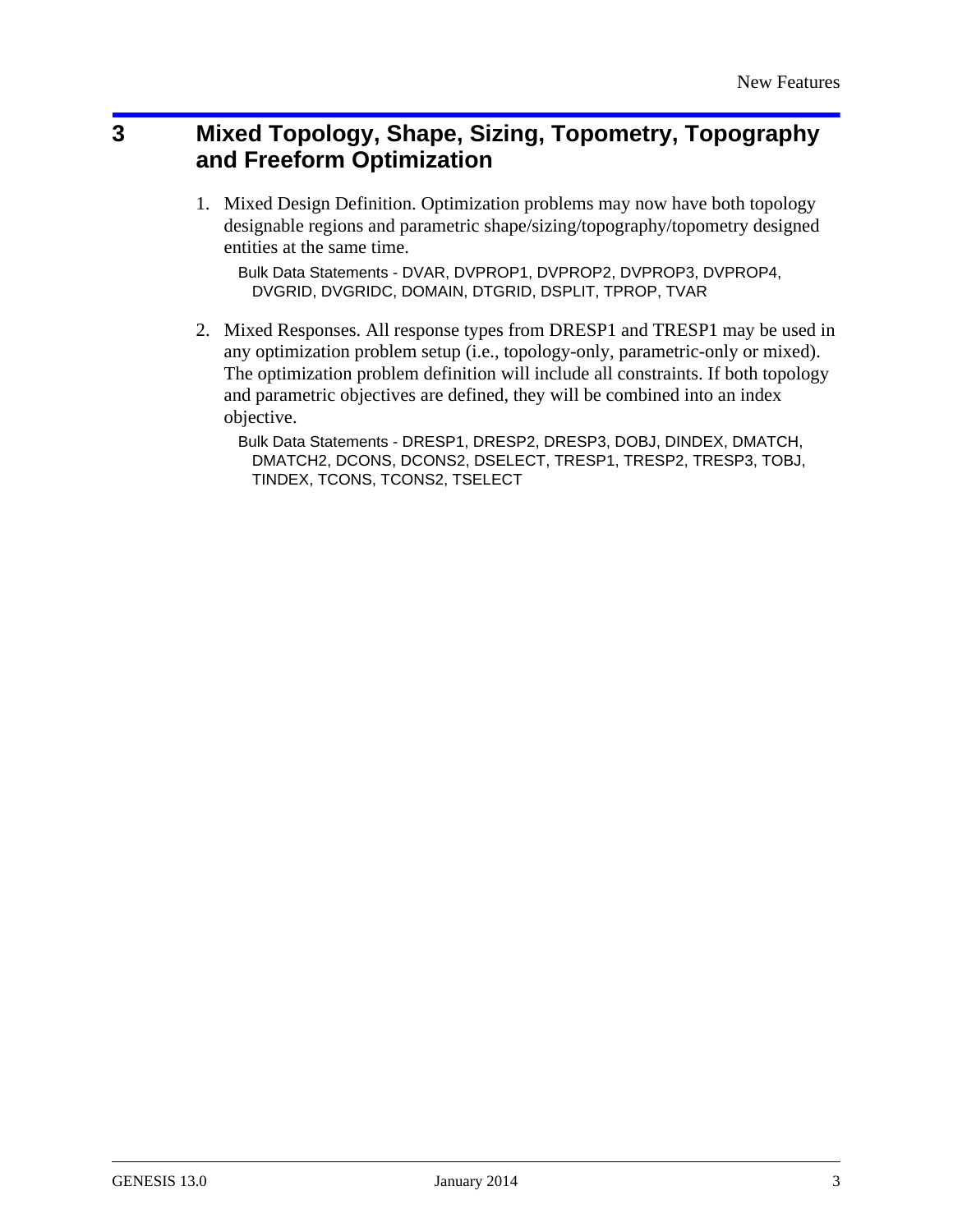## **4 Shape, Sizing, Topometry, Topography and Freeform Optimization Enhancements**

1. Contact Responses. Grid contact clearance and grid contact pressure responses from nonlinear contact static loadcases are available with the CDISP and CPRESS response types on DRESP1. Contact clearance measures the separation of potential contact surfaces that are not in contact, while contact pressure measures the pressure passed between surfaces that are in contact. The responses are calculated at specified grids on potential contact surfaces.

Bulk Data Statement - DRESP1

- 2. Composite Responses. Stress and strain components from individual composite layers may now be selected as responses for use in constraints or objectives. These are specified using response type CSTRESS and CSTRAIN on DRESP1. Total and individual layer thicknesses are available as convenience responses using the CTHICK and LTHICK responses types, respectively. Bulk Data Statement - DRESP1
- 3. Topometry Coarse Method. A new coarsening method is available for topometry. The LENGTH option divides space into a regular array of cells of specified dimensions. All elements in a given cell are controlled by the same design variable(s). This frequently results in more uniform design patches than the previously existing MAXELEM method. Bulk Data Statement - DSPLIT
- 4. Topometry-Sizing Combination. The same non-split variable may now be shared by two or more topometry regions, as long as it is non-split in all of them. *GENESIS* previously did not allow different topometry regions to share any design variables. Bulk Data Statement - DSPLIT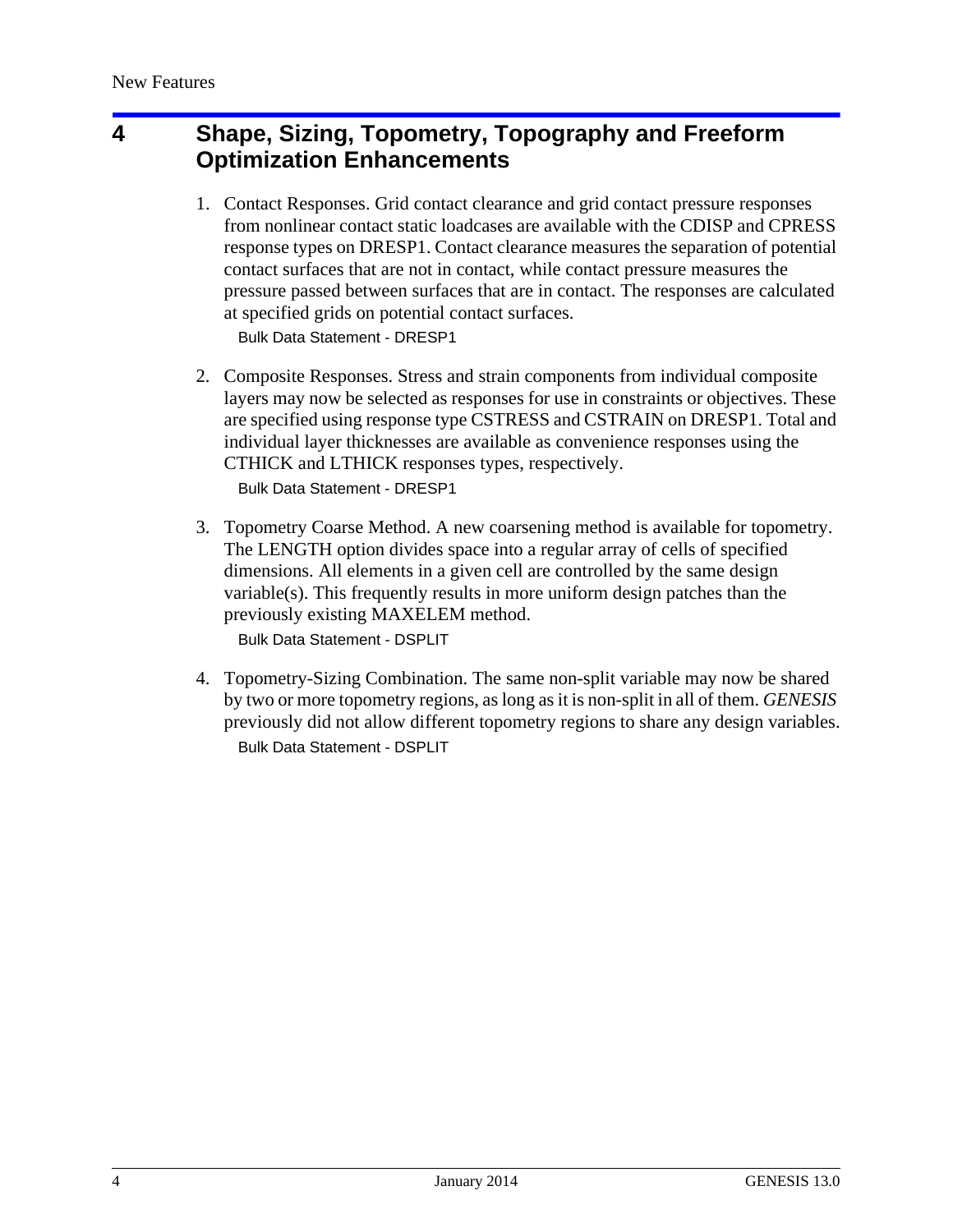## **5 Topology Optimization Enhancements**

- 1. Extended Topology Regions. Topology fabrication constraints can now be enforced across multiple element properties by creating extended topology regions. Bulk Data Statement - TPROP
- 2. Contact Responses. Grid contact clearance and grid contact pressure responses from nonlinear contact static loadcases are available with the CDISP and CPRESS response types on TRESP1. Contact clearance measures the separation of potential contact surfaces that are not in contact, while contact pressure measures the pressure passed between surfaces that are in contact. The responses are calculated at specified grids on potential contact surfaces.

Bulk Data Statement - TRESP1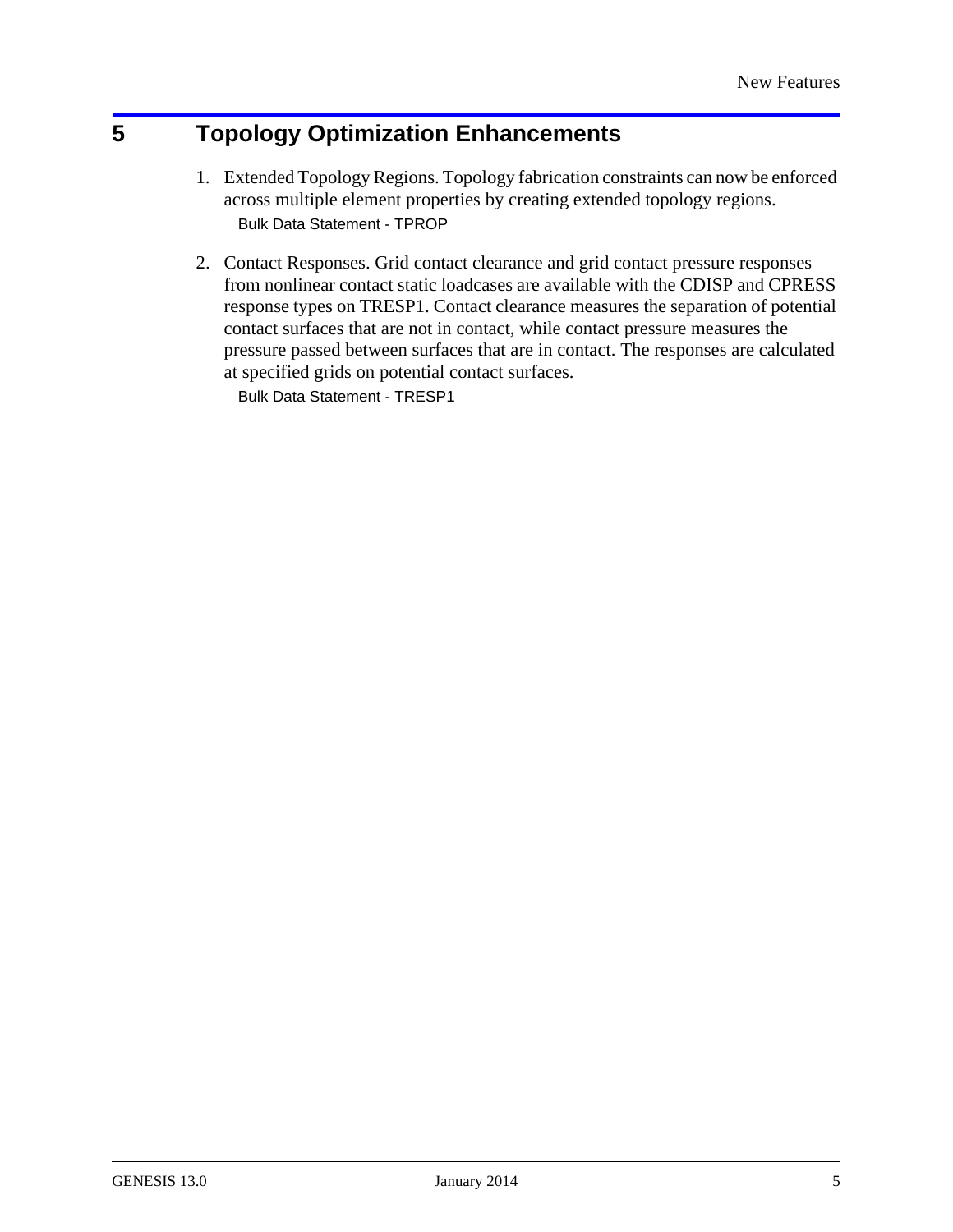### **6 Output Enhancements**

- 1. Loadcase Titles and Subtitles. Previously, *GENESIS* would only read one global title and subtitle. Now each loadcase can have its own title and/or subtitle, improving the identification of results in output and post-processing files. Solution Control Commands - TITLE, SUBTITLE
- 2. Multiple Post Formats. Now multiple post-processing formats may be specified. A different post-processing file will be created for each format. All analysis post output requests will write results to every file. Executive Control Command - POST
- 3. Optimization Post File Control. Now it is possible to reduce file system usage by limiting which design cycles will write optimization post-processing files. The new OPRINT command functions in a similar manner to the previously existing APRINT and DPRINT commands to choose which cycles will write optimization post results. Optimization post-processing files are requested by the DENSITY, SIZING and/or SHAPE solution control commands.

Solution Control Command - OPRINT

- 4. Reduced Output2 Filesize. Output2 formatted post-processing files now use record buffering to substantially reduce the physical filesize required to hold the records. A side-effect of this reduction makes the creation of these post-processing files significantly faster.
- 5. Improved Shape File. In most typical cases, the shape post-processing file (\*.SHP) will be smaller due to the fact that grids with zero shape change are now omitted. Solution Control Command - SHAPE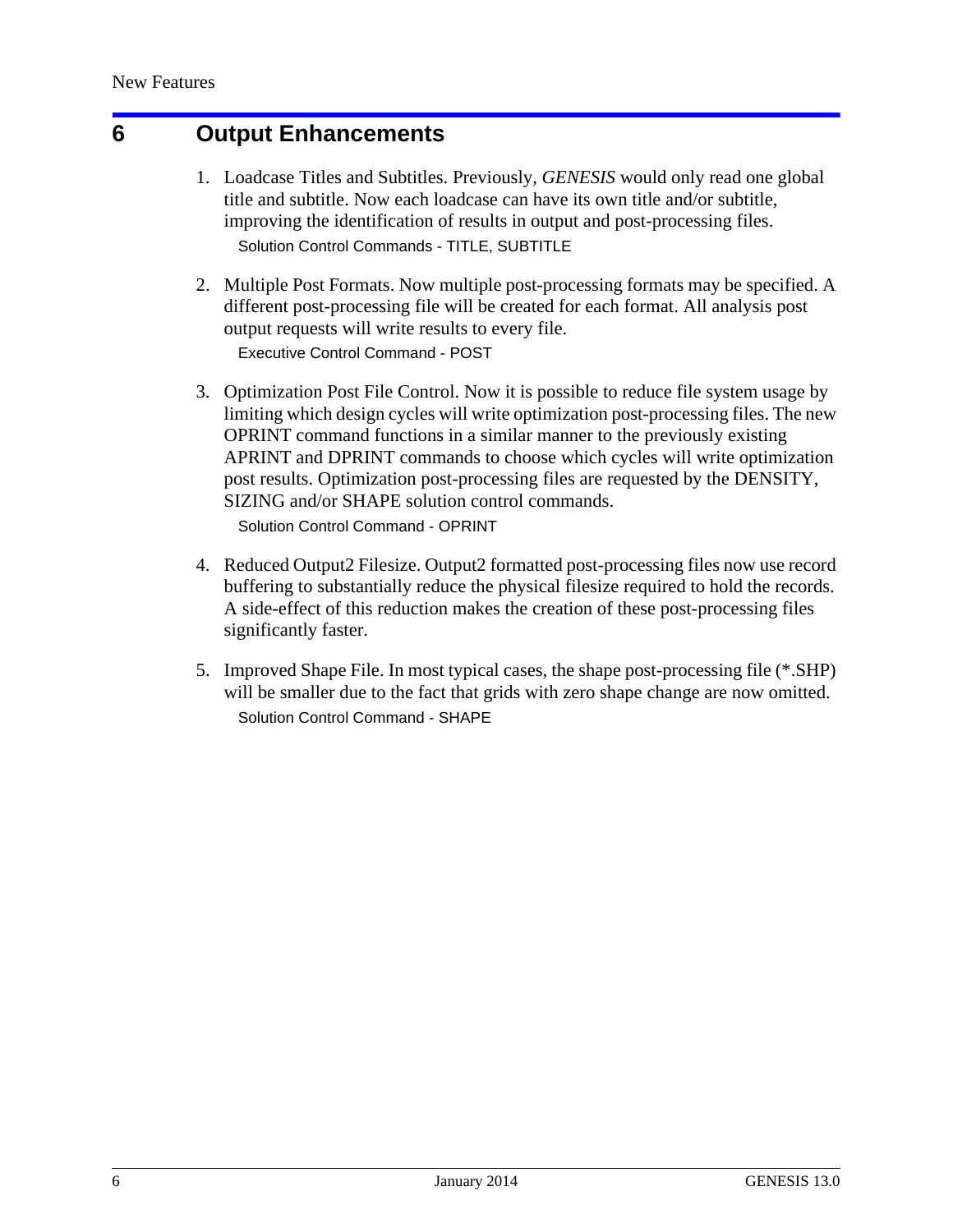# **7 New Input Data**

### **7.1 Solution Control**

| <b>BCONTACT</b>  | Select surface pairs for nonlinear contact analysis.                            |
|------------------|---------------------------------------------------------------------------------|
| <b>CDISP</b>     | Request contact clearance result output.                                        |
| <b>CFORCE</b>    | Request contact force result output.                                            |
| <b>CPRESSURE</b> | Request contact pressure result output.                                         |
| <b>OPRINT</b>    | Control which design cycles will produce optimization post-processing<br>files. |

#### **7.2 Bulk Data**

| BCPADD | Create a union of potential contact pair sets.                                |
|--------|-------------------------------------------------------------------------------|
| BCPAIR | Create a potential contact pair for nonlinear contact analysis.               |
| DLOAD  | Creates a linear combination of RLOAD1/RLOAD2/RLOAD3 entries.                 |
| PBUSHT | Add frequency-dependent stiffness and/or damping data to a PBUSH<br>property. |
| PCOMPG | Create a composite property with global ply IDs.                              |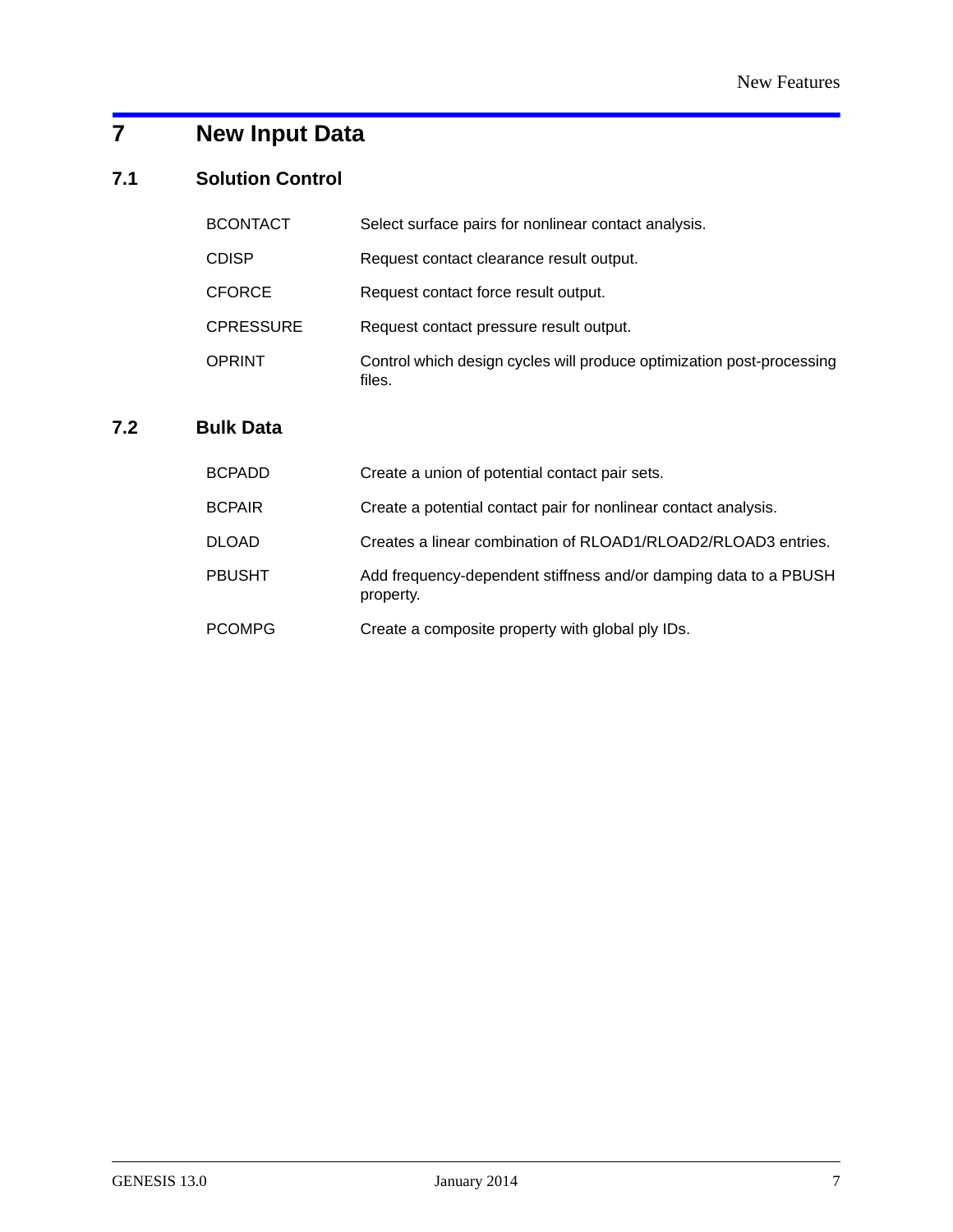# **8 Enhanced Input Data**

#### **8.1 Executive Control**

|     | <b>POST</b>             | Multiple post-processing formats can be specified.                                                                                                                                                                            |
|-----|-------------------------|-------------------------------------------------------------------------------------------------------------------------------------------------------------------------------------------------------------------------------|
|     | <b>TOPOLOGY</b>         | Now disables mixing of topology with<br>shape/sizing/topography/topometry optimization.                                                                                                                                       |
| 8.2 | <b>Solution Control</b> |                                                                                                                                                                                                                               |
|     | <b>SUBTITLE</b>         | Can specify different subtitles for different loadcases.                                                                                                                                                                      |
|     | <b>TITLE</b>            | Can specify different titles for different loadcases.                                                                                                                                                                         |
| 8.3 | <b>Bulk Data</b>        |                                                                                                                                                                                                                               |
|     | DRESP1                  | Can accept new responses (CDISP, CPRESS, CSTRAIN, CSTRESS,<br>CTHICK and LTHICK).                                                                                                                                             |
|     | <b>DSPLIT</b>           | Can use coarse method LENGTH.                                                                                                                                                                                                 |
|     | RLOAD1                  | Can reference SPCD for enforced displacement, velocity or<br>acceleration. Can be referenced by DLOAD bulk data.                                                                                                              |
|     | RLOAD <sub>2</sub>      | Can reference SPCD for enforced displacement, velocity or<br>acceleration. Can be referenced by DLOAD bulk data.                                                                                                              |
|     | RLOAD3                  | Can be referenced by DLOAD bulk data.                                                                                                                                                                                         |
|     | <b>SPCD</b>             | Can be referenced by RLOAD1/RLOAD2                                                                                                                                                                                            |
|     | <b>TPROP</b>            | Format change to specify the property type and move the rule type to<br>a RULE continuation line. Introduces a new PLINK continuation to<br>create an extended topology region. Note: Old TPROP format is still<br>supported. |
|     | TRESP1                  | Can accept new responses (CDISP, CPRESS)                                                                                                                                                                                      |

### **8.4 DRESP1- RTYPE Enhancements**

| <b>CDISP</b>   | Selects contact clearance.         |
|----------------|------------------------------------|
| <b>CPRESS</b>  | Selects contact pressure.          |
| <b>CSTRAIN</b> | Selects composite layer strain.    |
| <b>CSTRESS</b> | Selects composite layer stress.    |
| <b>CTHICK</b>  | Selects composite total thickness. |
| <b>LTHICK</b>  | Selects composite layer thickness. |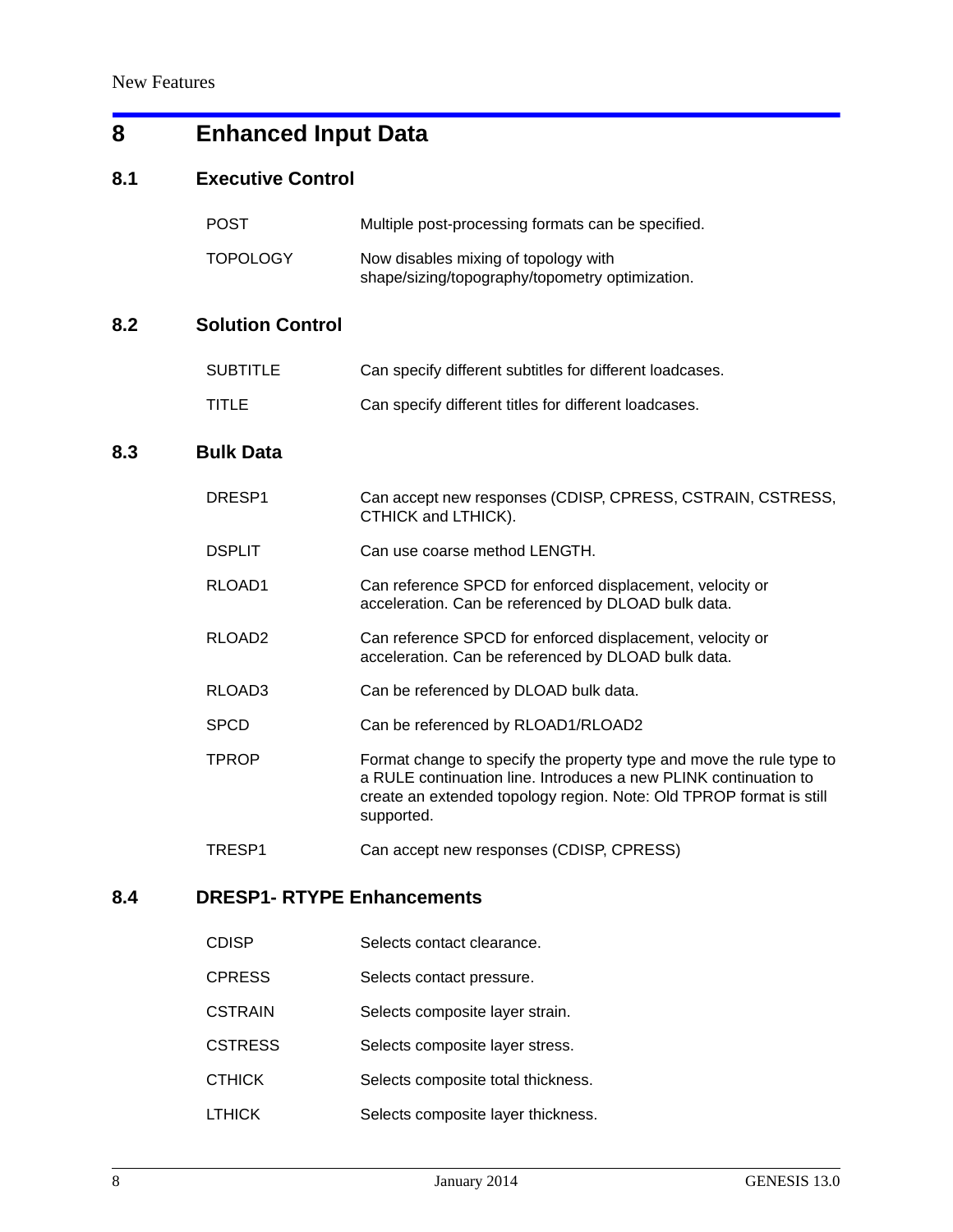#### **8.5 TRESP1- RTYPE Enhancements**

CDISP Selects contact clearance.

CPRESS Selects contact pressure.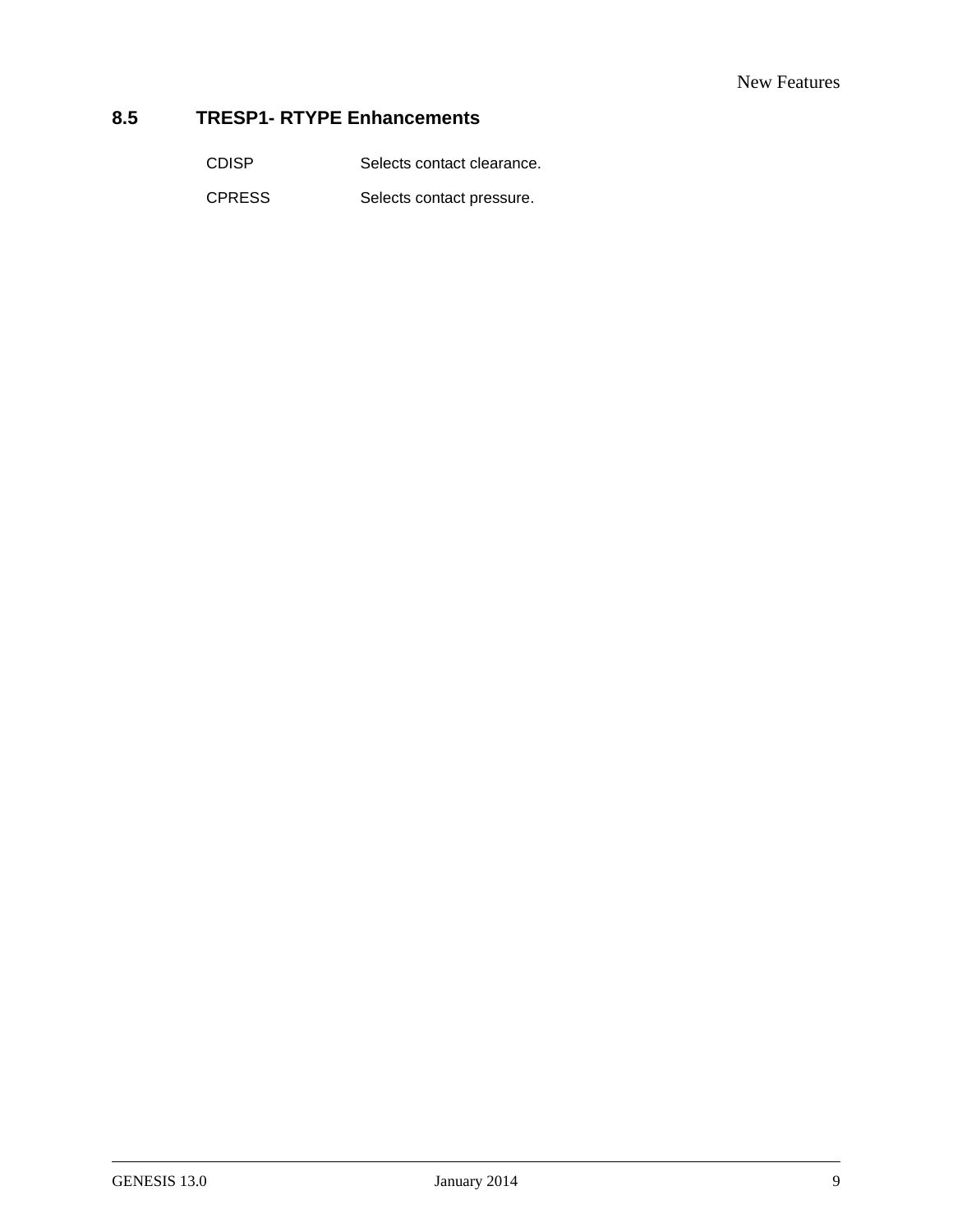# **9 New Example Problems**

The following table describes new examples and their corresponding input file names. The listed files are provided with the installation

| <b>Name</b> | <b>Problem</b>                                                                                               | <b>Special Features</b>                                                                                                                                                                   | <b>Figure</b> |
|-------------|--------------------------------------------------------------------------------------------------------------|-------------------------------------------------------------------------------------------------------------------------------------------------------------------------------------------|---------------|
| A047.dat    | <b>Enforced Dynamic</b><br>Displacement using<br>RLOAD1                                                      | Enhancement of<br>RLOAD1.<br>Dynamic displacements,<br>velocities and<br>accelerations can be<br>enforced by referencing<br>SPCD data on<br>RLOAD1/RLOAD2 card                            |               |
| A048.dat    | Point FRF of two<br>rectangular plates<br>connected by CBUSH<br>elements                                     | Use of new frequency<br>dependent generalized<br>elastic element property<br><b>PBUSHT</b>                                                                                                |               |
| T025.dat    | <b>Topology Optimization</b><br>with Contact Analysis<br>and Glue Connection                                 | Contact and Glue<br>surfaces are specified<br>using BSURFE, BCPAIR<br>and CGLUE data. Use of<br><b>BCONTACT</b> and<br><b>NLPARM</b> solution<br>control commands.                        |               |
| T026.dat    | Topology Optimization<br>with Contact Pressure<br>response                                                   | Contact surfaced specified<br>using BSURFP and<br><b>BCPAIR. TRESP1 data</b><br>entry for contact pressure<br>constraint. Use of BCON-<br>TACT and NLPARM solu-<br>tion control commands. |               |
| T027.dat    | <b>Topology Optimization</b><br>with Force Constraints in tic elements connecting<br><b>CELAS</b> connectors | Force constraints on elas-<br>two regions are enforced<br>with DRESP1 and<br>DCONS.                                                                                                       |               |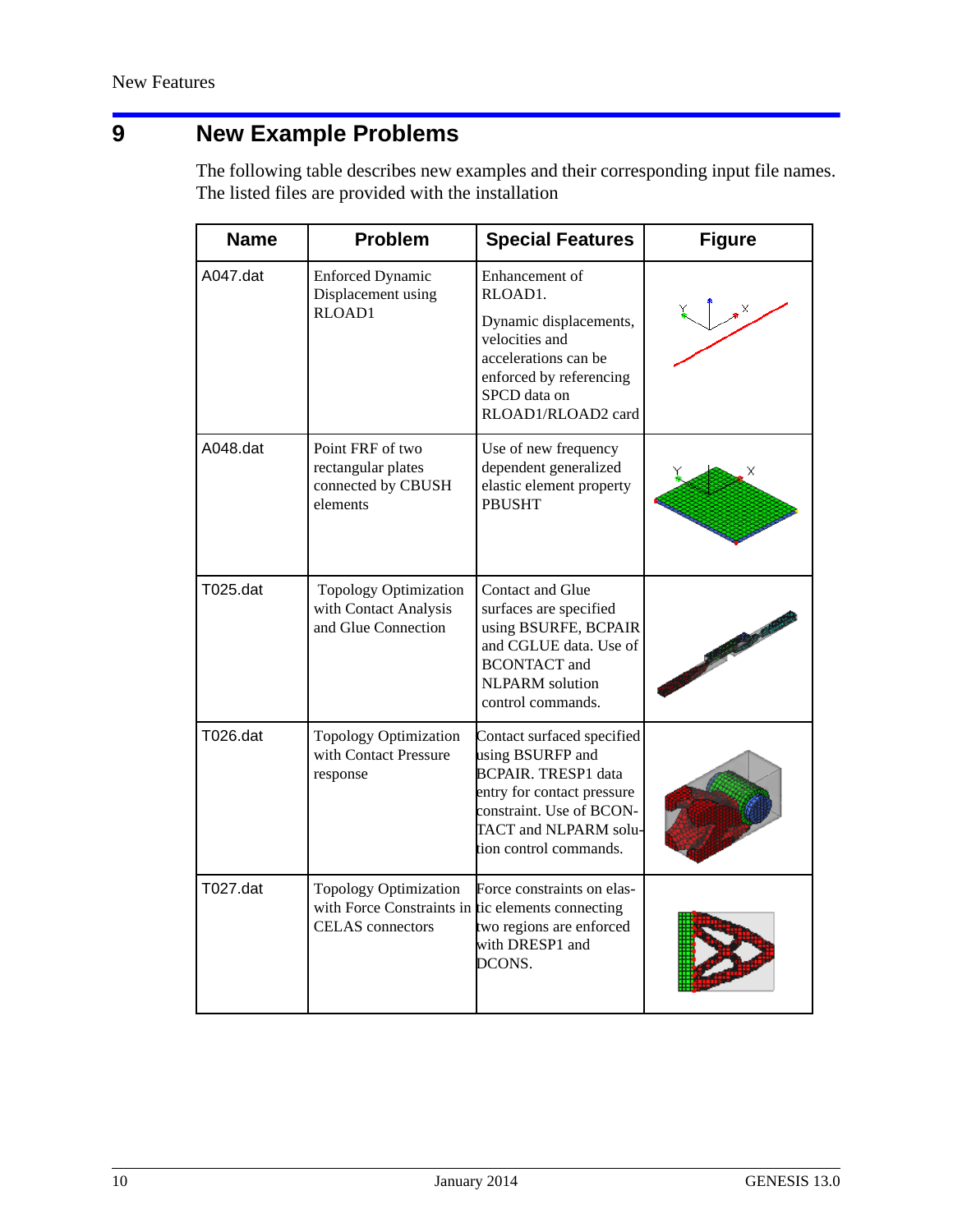| M001.dat | Shape and Topology<br>Optimization of a Hat<br>Structure                      | Combined Shape and<br>Topology optimization    |  |
|----------|-------------------------------------------------------------------------------|------------------------------------------------|--|
| M002.dat | Sizing and Topology<br>Optimization of a Hat<br>Structure                     | Combined Sizing and<br>Topology optimization   |  |
| M003.dat | Freeform and Topology<br>Optimization of a<br>Rectangular plate               | Combined Freeform and<br>Topology optimization |  |
| M004.dat | Shape and Topology<br>Optimization of a Curved Topology optimization<br>Shell | Combined Shape and                             |  |

The last four new examples are also provided with the step-by-step sample manual of Design Studio. The Design Studio step-by-step sample manual also has additional new examples.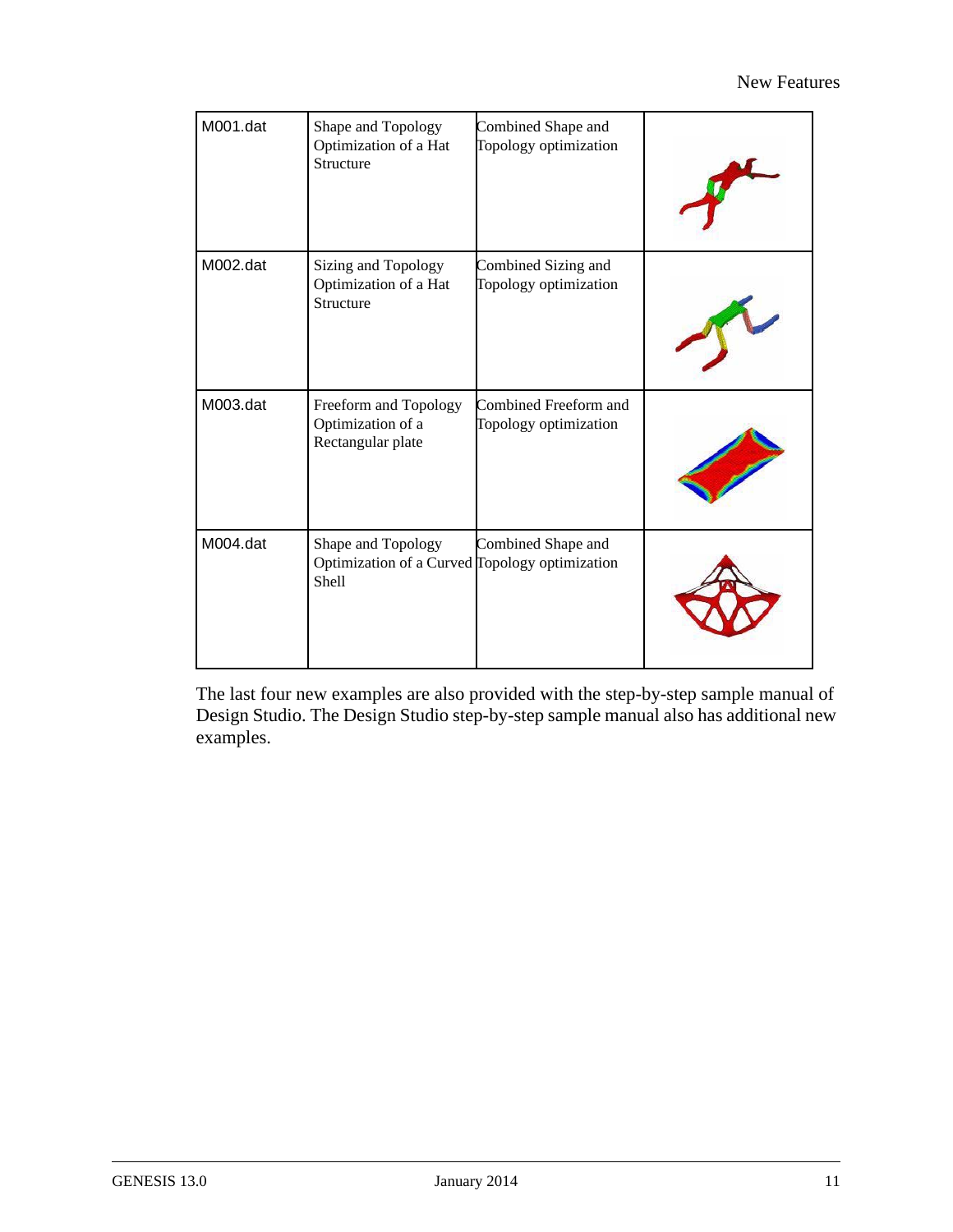# **10 GENESIS Manual Updates**

All *GENESIS* manuals have been updated to reflect the new features, as well as the new and modified data entries.

| <b>Manual Title</b>                              | <b>Filename</b> | <b>Status</b>                                          |
|--------------------------------------------------|-----------------|--------------------------------------------------------|
| <b>GENESIS: Analysis Manual</b>                  | volume1.pdf     | Updated to reflect all improved and new<br>features    |
| <b>GENESIS: Design Manual</b>                    | volume2.pdf     | Updated to reflect all improved and new<br>features    |
| <b>GENESIS: Analysis Examples</b>                | volume3.pdf     | Updated.                                               |
| <b>GENESIS: Design Examples</b>                  | volume4.pdf     | Updated.                                               |
| <b>GENESIS: Quick Reference Manual</b>           | quickref.pdf    | Updated to reflect all changes and new<br>data entries |
| <b>GENESIS: New Features and</b><br>Enhancements | newfeat.pdf     | This document                                          |